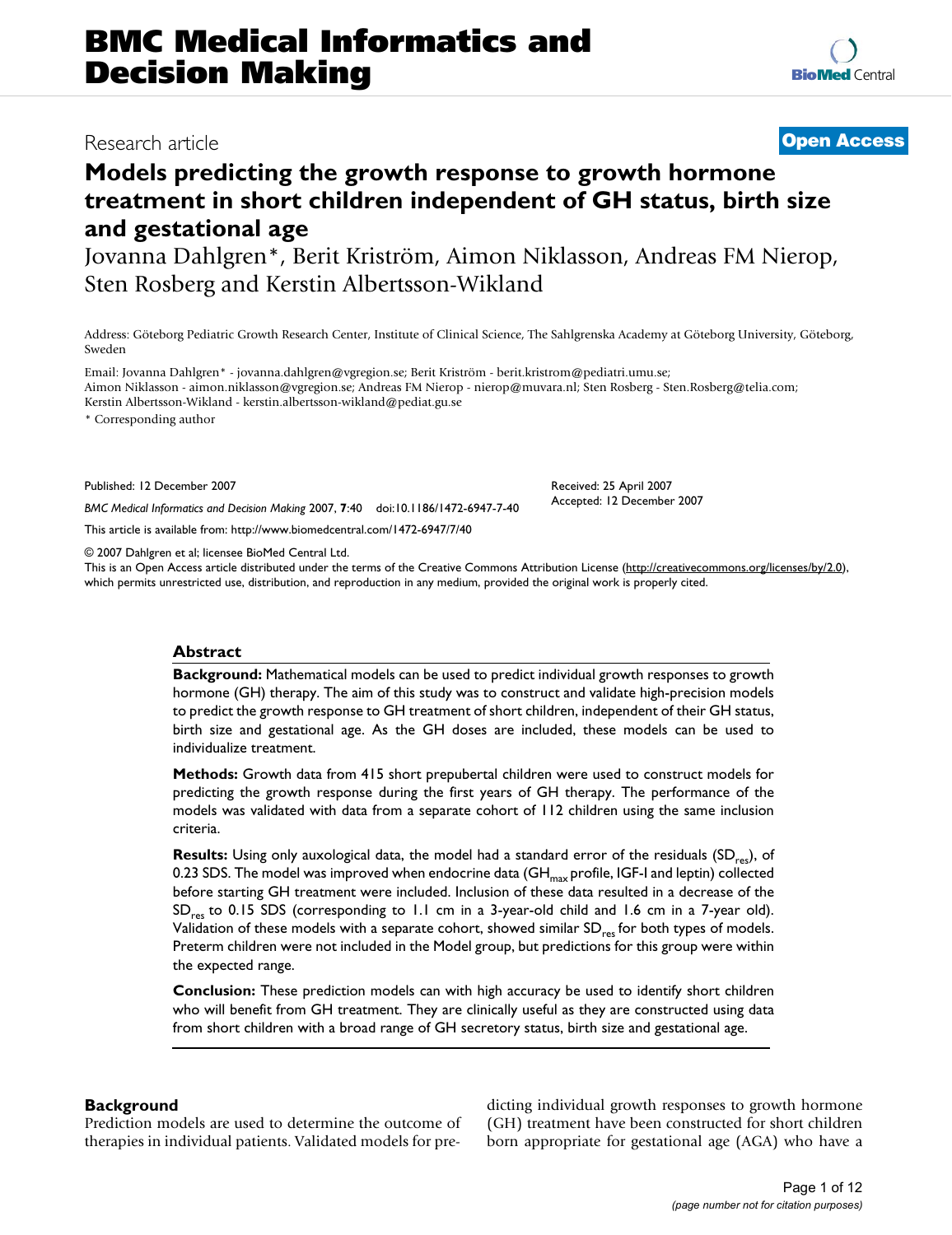broad range of GH secretory status [1], for children with GH deficiency (GHD) [2,3], for children born small-forgestational age (SGA) without severe GHD [4], and for girls with Turner syndrome [5]. Most models have been developed in children grouped according to birth size [4] or GH secretory status [2,3]. However, as size at birth is a continuum, and any statistically cut-off point chosen will be artificial, the development of prediction models for growth in children should be independent of birth size, especially as a broad range of the variables used improves the model [6]. The usefulness of prediction models is defined by how well they perform in practice [1,6]. It is crucial, therefore, that the model will be validated using data from a separate group of patients. The observed growth response to GH of a given child can be used as an indirect marker of GH responsiveness in this same child [7,8].

Catch-up growth during the first years of GH treatment correlates strongly with the rest of prepubertal growth [4,9] and with the total gain in height until adult height [9]. Little attention has been given to the magnitude of the catch-up growth that can be achieved when treatment is given with a GH dose optimized according to individual responsiveness. The goal of GH treatment during the first years would, therefore, be to give a dose high enough to reach the target height SD score (SDS) within a few years without producing adverse side-effects.

The aim of this study was to develop models for individual prediction of the growth response to GH during the first years of treatment, i.e., the catch-up phase, in slowly growing and/or short prepubertal children who have different GH status, gestational age and size at birth. This would facilitate the use of an evidence-based method to identify those children who will benefit from GH treatment and to individualize their GH treatment. The methodology used was non-linear multivariate regression analysis, and the decision of which variables to use was based on previous publications [1,8]. Factors known to be related closely to growth response are pretreatment growth data, auxology at the start of GH treatment, maximum peak of the spontaneous GH secretion  $(GH<sub>max</sub>)[10]$ , and levels of insulin-like growth factor-I (IGF-I) [11] and leptin [12].

# **Methods**

# *Study design*

Data from a model group, those children beginning biosynthetic GH therapy during the period from 1986 to 1997, were used to construct the prediction models. Data from a validation group of children with the same inclusion criteria who started GH therapy during the period from 1998 to 2001, after recruiting for the model group was closed, were used to validate the prediction models.

# *Patients*

#### *Model group*

The 415 short children were born either AGA ( $n = 271, 59$ ) girls) or SGA (n = 144, 34 girls). SGA is defined as a birth weight and or a birth length below -2 SDS, according to Swedish reference values [13]. Isolated idiopathic GHD was absent ( $n = 135$ ) or present ( $n = 280$ ), based on a cutoff level for GH<sub>max</sub>of 32 mU/L (10  $\mu$ g/L) from either a 24hour GH profile (24 h profile) or an arginine-insulin tolerance test (AITT).

### *Validation group*

The validation group consisted of a separate independent cohort of 112 children (33 girls, 79 boys) with  $(n = 92)$  or without  $(n = 20)$  isolated idiopathic GHD, of whom 34 were born SGA.

### *Preterm children*

A group of 36 preterm (30–36 weeks of gestation) children (Preterm model group), of whom 22 were born SGA, was studied to develop a simple general fine-tuning formula for all models. Computations were done on the model using the most readily available variables having the largest number of children included. Another preterm group of 11 children (Preterm validation group), of whom 5 were born SGA, was used for validating preterm predictions. Here, gestational age ranged from 27 to 36 weeks. Of the 47 preterm children, 24 were diagnosed as having isolated idiopathic GHD.

#### *Inclusion and exclusion criteria*

All children were of Caucasian origin. They had an uncomplicated neonatal period, without signs of severe asphyxia (defined as an Apgar score <3 after 5 minutes) and without sepsis in the neonatal period. Height and weight have been measured since birth atneonatal units, child healthcare units and schools in Sweden. The children were well nourished and showed no clinical evidence of psychosocial disorders. Criteria for exclusion consisted of maternal history of alcohol or drug addiction, chromosomal disorders, malformations, dysmorphic features with the exception of children with Silver-Russell syndrome (n = 10), chondrodysplasia, diseases other than isolated GHD and well treated hypothyroidism. Thyroid, kidney, and liver function tests were normal. Children who missed GH injections for more than 14 days per year for the first 2 years of GH treatment were excluded. All children were prepubertal during the study period, as defined by breast stage 1 [13] or a testicular volume below 4 mL [14].

Birth weight SDS and birth length SDS used in the algorithms were calculated based on the Swedish newborn infants born 1990–94 (approximately half a million infants) from which a "healthy"" subpopulation was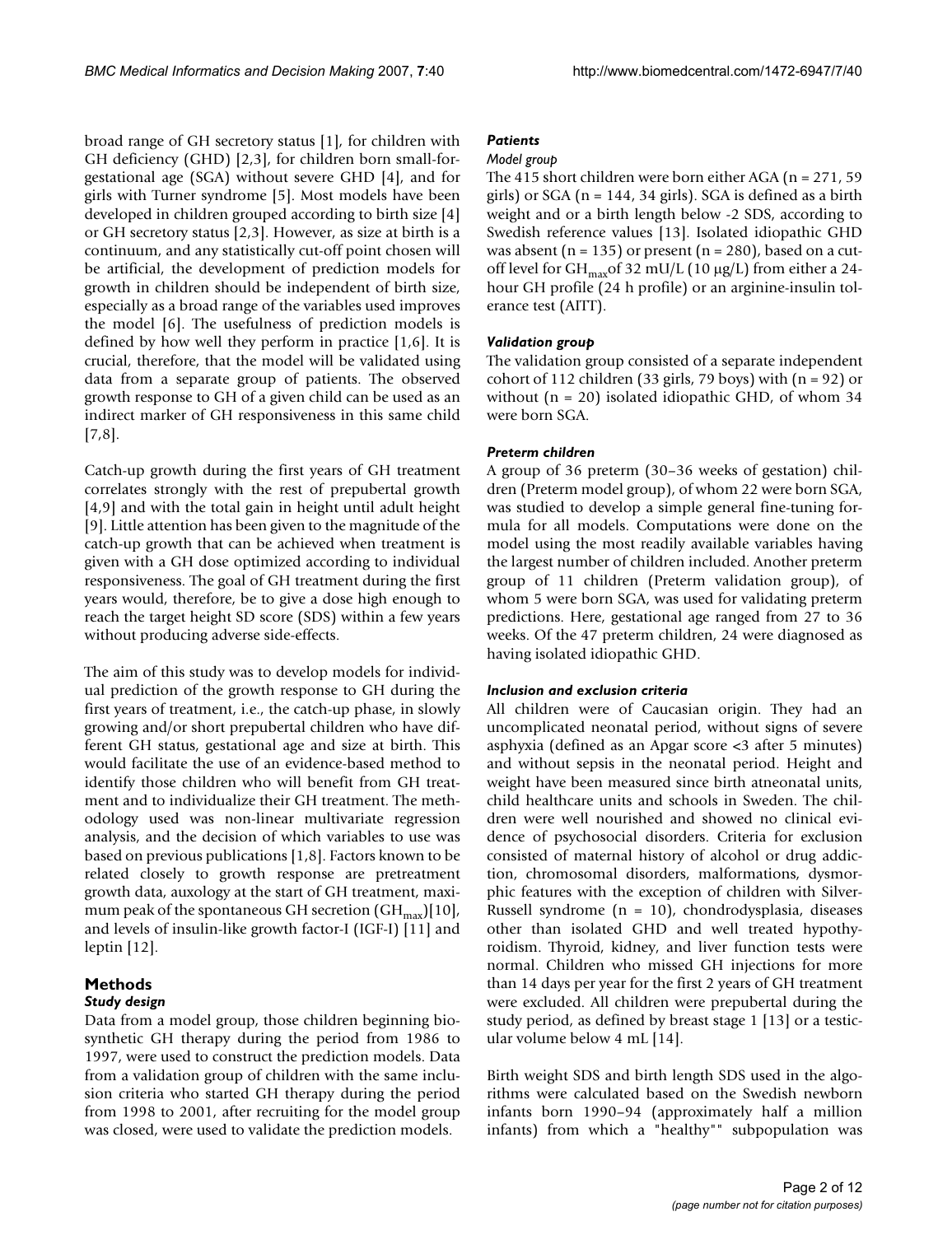extracted in accordance with a former reference [15]. The improvements were that this new data set includes (a) more of very preterm infants, which stabilizes the growth curve at the lower end compared with the earlier reference; (b) gestational age evaluation was based on early ultrasound; (c) mothers who delivered by cesarean section were excluded, in order to minimize the known surplus of severely growth retarded infants rescued by intervention in the very preterm period. As a result, coefficient of variation was found to be approximately constant over the whole period. SDS were calculated using the coefficient of variation at term age (a proportionality factor equal to SD/mean) when the calculations could be based on the largest number of infants. The resulting algorithm was found to be close to estimated fetal weight [16] and was considered to describe undisturbed intrauterine growth.

As all children were prepubertal, heights were transformed into SDS for age and sex using a mathematical childhood component of the new Swedish reference [17] analogous to the ICP model of Karlberg et al [18], in order to adjust for delayed puberty. Weight SDS [17] and weight for height SDS [19] were calculated based on two published references. Gender-adjusted target height SDS was computed based on maternal and paternal height [20]. The paternal heights were measured at the clinic with few exceptions. The difference in height SDS of the child compared with its target height SDS is expressed as 'Diff SDS'.

#### *Pretreatment investigations*

Clinical characteristics of the patients in the Model group and the Validation group are given in Table 1. The characteristics include a broad range of GH secretion and of birth size.

Auxological variables in the models were (a) birth weight, (b) weight and height (SDS) at start of treatment, (c) at least one height and weight measurement between birth and the start of treatment, (d) maternal height SDS and (e) paternal height SDS. The characteristics of the SGA and preterm children are shown in Table 2. Figure 1 shows the wide distribution in birth size of all the studied children.

The endocrine investigations were performed during the pre-treatment year, and included a GHstimulation test, Arginin Insulin Tolerance Test, (AITT), as described previously [21]. Also, a spontaneous 24 h GH profile with integrated samples taken every 20 minutes [22] was obtained from 188 children (40 girls, 148 boys) in the Model group and 60 children (20 girls, 40 boys) in the Validation group. Three other children in the Validation group had a 12 h night-time GH profile [10]. At the start of treatment, blood samples for leptin were taken in the morning, and for IGF-I in the afternoon, from 200 children in the Model

group and from 48 in the Validation group. The clinical characteristics of the children from whom only auxological information was used, were not different from the children in whom serum IGF-I and leptin or the maximum level of  $GH_{24 h}$  24 h GH profiles and maximum level of  $GH_{ATT}GH_{ATT}$  were obtained (see Table 1).

#### *Treatment*

All children were treated with a daily dose of GH ranging between 25 and 66  $\mu$ g/kg based on the body weight (kg) of the child. The exact dose was adjusted every 3 months.

#### *Biochemical measurements*

All analyses were performed at the lab of Växthuset, accredited no 1899.

*GH* concentrations were measured using a time-resolved immunofluorometic assay (Wallac, Finland), with the WHO First International Reference Preparation (IRP) 80/ 505 as the standard [23]. If another method or an earlier standard was used, the GH concentrations were transformed to comparable levels using transformation factors derived in our laboratory [24]. Accredited no:1899.

*IGF-I* was measured by an IGFBP-blocked radioimmunoassay (RIA) without extraction and in the presence of an approximately 250-fold excess of IGF-II (Mediagnost, Tübingen, Germany) [25]. IGF-I values are expressed as SDS [26]. Accredited no:1899.

*Leptin* was measured by RIA (Linco Research Inc, St Charles, MO, USA). The detection range of the assay was 0.22 to 100 ng/ml and, the intra-assay coefficients of variation were 7.0% at 2.4 ng/mL and 4.9% at 14.0 ng/ml. The corresponding values for the interassay coefficients of variation were 9.6% and 6.7% [27]. Accredited no:1899.

#### *Statistics*

# *General considerations about model fitting in prediction models* We present analyses of the standard error of the residuals SD<sub>res</sub>, because they are independent of the numerical value of the predicted growth response. The R<sup>2</sup> analysis is too sensitive for the range of the predicted extremes, (i.e., very high or very low responders)[6]. The model is clinically valid if the  $SD_{res}$  for the validation group of patients is in the same range as the group of patients used to derive the model.

#### *Modelling*

The technique used is described as non-linear data fitting (empirical curve fitting) and empirical testing. The nonlinear approach was chosen because a non-linear relationship was found between the growth response and other variables. Overfitting was prevented, by selecting stepwise subsets of non-linear transformed original variables that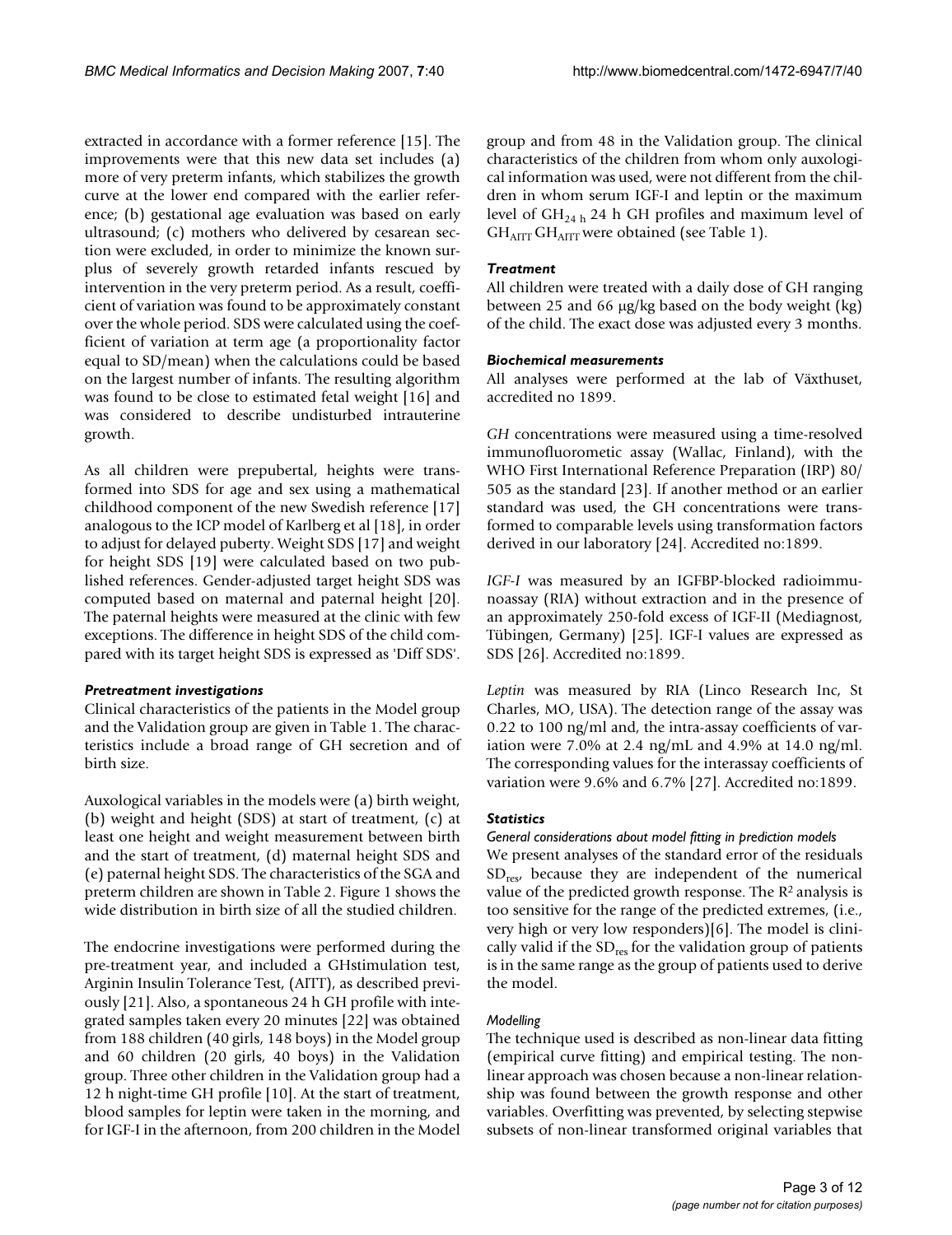|                                        | a. Model group |                |        |        |     | b. Validation group |                     |         |        |     |
|----------------------------------------|----------------|----------------|--------|--------|-----|---------------------|---------------------|---------|--------|-----|
| Variables                              | Mean           | <b>SD</b>      | Min    | Max    | Ν   | Mean                | SD                  | Min     | Max    | N   |
| At birth                               |                |                |        |        |     |                     |                     |         |        |     |
| Gestational age (weeks)                | 39.6           | 1.3            | 37     | 42     | 415 | 39.5                | 1.5                 | 37      | 42     | 112 |
| Height SDS                             | $-1.33$        | 1.29           | $-5.8$ | 2.0    | 415 | $-1.31$             | 1.12                | $-5.4$  | 1.5    | 112 |
| Weight SDS                             | $-1.08$        | 1.27           | $-4.5$ | 3.2    | 415 | $-1.07$             | IJ                  | $-4.4$  | 2.3    | 112 |
| Pretreatment                           |                |                |        |        |     |                     |                     |         |        |     |
| $\Delta$ height SDS during pretreat yr | 0.01           | 0.18           | $-0.5$ | 0.6    | 377 | 0.03                | 0.22                | $-0.66$ | 0.68   | 0   |
| GHmax of GH-profile                    | 42.5           | 28.8           | 3.9    | 235.4  | 188 | 34.0                | 21.3                | 7.6     | 98.I   | 60  |
| <b>GHmax during AITT</b>               | 28.6           | 24.4           | 1.7    | 229.4  | 387 | 21.9                | 14.5                | 1.4     | 76.I   | 95  |
| At GH start                            |                |                |        |        |     |                     |                     |         |        |     |
| $SEX$ (min = girls, max = boys)        |                |                | 93     | 322    | 415 |                     |                     | 33      | 79     | 112 |
| Age (yrs)                              | 8.72           | 2.41           | 3.1    | 13.9   | 415 | 7.88                | 2.19                | 2.8     | 12.2   | 112 |
| Height SDS                             | $-2.87$        | 0.6            | $-5.0$ | $-1.2$ | 415 | $-2.77$             | 0.53                | $-4.2$  | $-1.6$ | 112 |
| Weight SDS                             | $-2.56$        | 0.94           | $-6.2$ | 1.8    | 415 | $-2.38$             | 1.09                | $-4.9$  | 2.6    | 112 |
| Father height SDS                      | $-1.03$        | 1.07           | $-4.9$ | 2.1    | 415 | $-0.74$             | 1.03                | $-3.0$  | 1.7    | 112 |
| Mother height SDS                      | $-1.31$        | L              | $-3.8$ | 1.6    | 415 | $-0.99$             | 0.96                | $-3.1$  | 1.5    | 112 |
| Diff SDS                               | $-2.17$        | 0.74           | $-5.0$ | $-0.3$ | 415 | $-2.29$             | 0.72                | $-5.1$  | 0.2    | 112 |
| <b>IGF SDS</b>                         | $-1.11$        | 1.55           | $-7.4$ | 3.0    | 223 | $-1.23$             | 1.5                 | $-5.3$  | 2.7    | 83  |
| Leptin (ng/mL)                         | 3.48           | 2.37           | 1.0    | 27.8   | 216 | 3.97                | 3.75                | 1.7     | 24.1   | 82  |
| <b>During treatment</b>                |                |                |        |        |     |                     |                     |         |        |     |
| GH dose (IU/kg/day)                    | 0.11           | 0.03           | 0.07   | 0.25   | 415 | 0.11                | 0.02                | 0.08    | 0.2    | 112 |
| Change in height SDS 1st yr            | 0.75           | 0.3            | 0.1    | 2.3    | 415 | 0.73                | 0.25                | 0.1     | 1.6    | 112 |
| Change in height SDS two yrs           | 1.18           | 0.44           | 0.2    | 3.0    | 300 | 1.17                | 0.34                | 0.4     | 2.1    | 73  |
|                                        |                | c. Model group |        |        |     |                     | d. Validation group |         |        |     |
| At birth                               |                |                |        |        |     |                     |                     |         |        |     |
| Gestational age (weeks)                | 39.4           | 1.3            | 37     | 42     | 140 | 39.6                | $\mathsf{I}$ .4     | 37      | 42     | 51  |
| Height SDS                             | $-1.77$        | 1.35           | $-5.8$ | 1.9    | 140 | $-1.33$             | 1.12                | $-4.1$  | 1.5    | 51  |
| Weight SDS                             | $-1.39$        | 1.36           | $-4.5$ | 2.4    | 140 | $-1.19$             | 1.02                | $-3.2$  | 1.0    | 51  |
| Pretreatment                           |                |                |        |        |     |                     |                     |         |        |     |
| $\Delta$ height SDS during pretreat yr | 0.07           | 0.17           | $-0.5$ | 0.6    | 135 | 0.04                | 0.18                | $-0.6$  | 0.4    | 48  |
| GHmax of GH-profile                    | 44.3           | 28.1           | 9.3    | 235.4  | 140 | 30.6                | 17.3                | 6.4     | 76.I   | 40  |
| <b>GHmax during AITT</b>               | 37.6           | 22.4           | 3.0    | 124.9  | 113 | 36.7                | 21.9                | 7.6     | 98.I   | 51  |
| At GH start                            |                |                |        |        |     |                     |                     |         |        |     |
| $SEX$ (min = girls, max = boys)        |                |                | 32     | 108    | 140 |                     |                     | 18      | 33     | 51  |
| Age (yrs)                              | 8.66           | 2.34           | 3.3    | 12.9   | 140 | 7.88                | 2.05                | 3.4     | 11.9   | 51  |
| Height SDS                             | $-2.86$        | 0.61           | $-4.8$ | $-1.7$ | 140 | $-2.80$             | 0.56                | $-4.2$  | $-2.0$ | 51  |
| Weight SDS                             | $-2.61$        | 1.02           | $-5.3$ | 1.6    | 140 | $-2.46$             | 1.11                | $-4.9$  | 1.3    | 51  |
| Father height SDS                      | $-1.04$        | 1.08           | $-4.9$ | 1.9    | 140 | $-0.71$             | 0.91                | $-2.2$  | 1.7    | 51  |
| Mother height SDS                      | $-1.39$        | 1.04           | $-3.8$ | 1.2    | 140 | $-0.88$             | 0.87                | $-2.6$  | 1.0    | 51  |
| Diff SDS                               | $-2.12$        | 0.74           | $-4.6$ | $-0.4$ | 140 | $-2.37$             | 0.77                | $-5.1$  | $-0.8$ | 51  |
| <b>IGF SDS</b>                         | $-0.82$        | 1.32           | $-5.1$ | 3.0    | 140 | $-1.49$             | 1.54                | $-5.3$  | 1.4    | 51  |
| Leptin (ng/mL)                         | 3.51           | 2.71           | 1.1    | 27.8   | 140 | 3.70                | 3.30                | 1.7     | 21.8   | 51  |
| <b>During treatment</b>                |                |                |        |        |     |                     |                     |         |        |     |
| GH dose (IU/kg/day)                    | 0.12           | 0.04           | 0.07   | 0.25   | 140 | 0.12                | 0.02                | 0.08    | 0.20   | 51  |
| Change in height SDS 1st yr            | 0.68           | 0.21           | 0.2    | 1.4    | 40  | 0.77                | 0.23                | 0.4     | 1.6    | 51  |
| Change in height SDS two yrs           | 1.06           | 0.32           | 0.2    | 1.9    | 104 | 1.21                | 0.33                | 0.7     | 2.1    | 34  |

**Table 1: Characteristics of all children in the Model and Validation groups. The data presented for the Auxological model (a & b) and the Endocrine models (c & d).**

gave the best overall prediction result. As the growth response curve is non-linear, a non-linear correction for differences in measurement time (1 year  $\pm$  3 months) was developed. The modeller had no access to the data from the validation group and testing of the final prediction models with the validation group, was performed by another statistician. A computer program for calculation of the prediction was constructed for each of the five models presented in the results section, using the algorithms presented in Additional file 1. This program was used for prediction of the growth response for the children in the validation group and compared with the observed growth response for each child.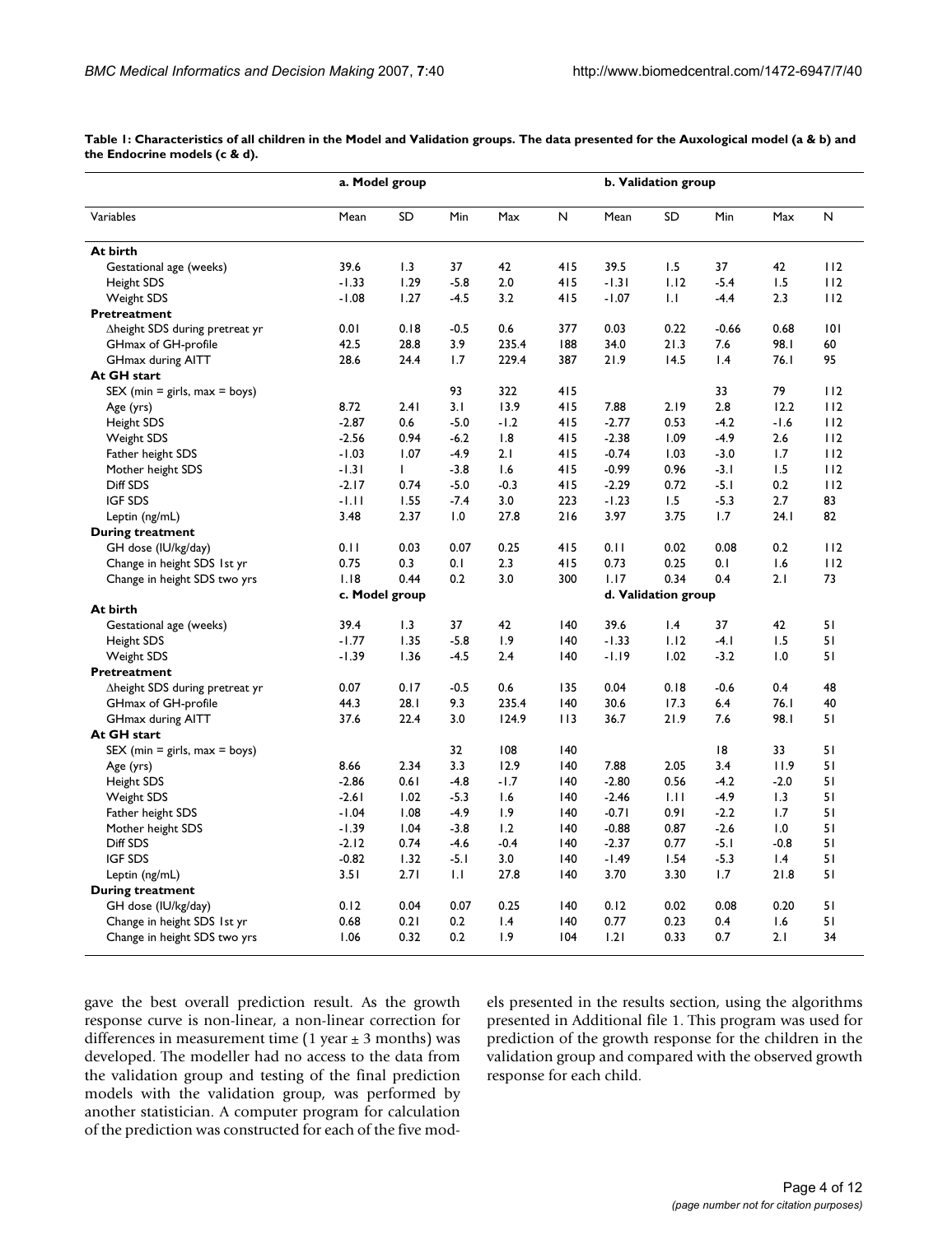**Table 2: Characteristics of children included born either SGA (a and b) or preterm (c and d). The data is presented for the Auxological model.**

|                                        | a. Model group |      |                |        |     | b. Validation group |                     |        |                 |              |  |
|----------------------------------------|----------------|------|----------------|--------|-----|---------------------|---------------------|--------|-----------------|--------------|--|
| Variables                              | Mean           | SD   | Min            | Max    | N   | Mean                | SD                  | Min    | Max             | N            |  |
| At birth                               |                |      |                |        |     |                     |                     |        |                 |              |  |
| Gestational age (weeks)                | 39.4           | 1.3  | 37             | 42     | 144 | 39.2                | 1.5                 | 37     | 42              | 34           |  |
| Height SDS                             | $-2.58$        | 0.93 | $-5.8$         | $-0.5$ | 144 | $-2.55$             | 0.84                | $-5.4$ | $-0.9$          | 34           |  |
| Weight SDS                             | $-2.25$        | 0.89 | $-4.5$         | 0.4    | 144 | $-2.19$             | 0.80                | $-4.4$ | $-0.6$          | 34           |  |
| Pretreatment                           |                |      |                |        |     |                     |                     |        |                 |              |  |
| Aheight SDS during pretreat yr         | 0.02           | 0.19 | $-0.5$         | 0.6    | 134 | 0.03                | 0.19                | $-0.3$ | 0.7             | 32           |  |
| GHmax of GH-profile                    | 47.8           | 27.8 | 11.7           | 146.9  | 77  | 38.5                | 23.6                | 14.2   | 98.I            | 18           |  |
| GHmax during AITT                      | 34.6           | 26.2 | 3.0            | 160    | 133 | 24.3                | 17.8                | 5.9    | 76.1            | 28           |  |
| At GH start                            |                |      |                |        |     |                     |                     |        |                 |              |  |
| $SEX$ (min = girls, max = boys)        |                |      | 34             | 110    | 144 |                     |                     | 4      | 20              | 34           |  |
| Age (yrs)                              | 8.1            | 2.51 | 3.1            | 13.3   | 144 | 7.8                 | 2.20                | 3.2    | 11.4            | 34           |  |
| Height SDS                             | $-3.04$        | 0.65 | $-4.8$         | $-1.5$ | 144 | $-2.94$             | 0.54                | $-4.2$ | $-2.0$          | 34           |  |
| Weight SDS                             | $-2.79$        | 1.05 | $-6.2$         | 1.6    | 144 | $-2.71$             | 0.98                | $-4.9$ | 0.0             | 34           |  |
| Father height SDS                      | $-1.07$        | 1.17 | $-4.9$         | 1.9    | 144 | $-0.93$             | 1.00                | $-2.8$ | 1.7             | 34           |  |
| Mother height SDS                      | $-1.39$        | 1.09 | $-3.6$         | 1.2    | 144 | $-1.28$             | 0.97                | $-3.1$ | 1.0             | 34           |  |
| Diff SDS                               | $-2.29$        | 0.82 | $-4.6$         | $-0.4$ | 144 | $-2.27$             | 0.83                | $-5.1$ | $-0.8$          | 34           |  |
| <b>IGF SDS</b>                         | $-0.81$        | 1.46 | $-7.4$         | 3.0    | 87  | $-1.02$             | 1.64                | $-4.0$ | 2.7             | 25           |  |
|                                        | 3.65           | 3.24 | 1.2            | 27.8   | 92  | 3.12                | 1.05                | 1.7    | 5.3             | 25           |  |
| Leptin (ng/mL)                         |                |      |                |        |     |                     |                     |        |                 |              |  |
| <b>During treatment</b>                |                |      |                |        |     |                     |                     |        |                 |              |  |
| GH dose (IU/kg/day)                    | 0.11           | 0.03 | 0.07           | 0.22   | 144 | 0.11                | 0.02                | 0.09   | 0.18            | 34           |  |
| Change in height SDS 1st yr            | 0.7            | 0.28 | 0.1            | 2.0    | 144 | 0.64                | 0.19                | 0.1    | 1.0             | 34           |  |
| Change in height SDS two yrs           | $\mathsf{L}$   | 0.41 | 0.2            | 3.0    | 108 | 1.03                | 0.32                | 0.4    | 1.9             | 26           |  |
|                                        | c. Model group |      |                |        |     |                     | d. Validation group |        |                 |              |  |
| At birth                               |                |      |                |        |     |                     |                     |        |                 |              |  |
| Gestational age (weeks)                | 34.4           | 1.7  | 30             | 36     | 36  | 34.4                | 2.5                 | 27     | 36              | П            |  |
| Height SDS                             | $-2.57$        | 1.96 | $-8.1$         | 0.7    | 36  | $-1.75$             | 1.55                | $-4.0$ | $\mathsf{I}$ .4 | $\mathbf{H}$ |  |
| Weight SDS                             | $-2.18$        | 1.66 | $-6.1$         | 0.7    | 36  | $-1.78$             | 1.6                 | $-3.5$ | 1.8             | П            |  |
| Pretreatment                           |                |      |                |        |     |                     |                     |        |                 |              |  |
| $\Delta$ height SDS during pretreat yr | $-0.05$        | 0.22 | $-0.4$         | 0.5    | 32  | 0.03                | 0.1                 | $-0.1$ | 0.2             | $\mathbf{H}$ |  |
| GHmax of GH-profile                    | 44.I           | 25.9 | 14.3           | 134    | 22  | 28.6                | 10.5                | 15.4   | 48.9            | 10           |  |
| GHmax during AITT                      | 28.6           | 15.1 | 8.5            | 70.4   | 33  | 38.3                | 17.4                | 8.8    | 63.8            | 10           |  |
| At GH start                            |                |      |                |        |     |                     |                     |        |                 |              |  |
| $SEX$ (min = girls, max = boys)        |                |      | $\overline{7}$ | 29     | 36  |                     |                     | 5      | 6               | П            |  |
| Age (yrs)                              | 7.89           | 2.91 | 2.8            | 14.6   | 36  | 6.69                | 1.32                | 4.8    | 9.0             | П            |  |
| Height SDS                             | $-2.84$        | 0.59 | $-4.1$         | $-1.5$ | 36  | $-2.61$             | 0.36                | $-3.2$ | $-2.0$          | П            |  |
| Weight SDS                             | $-3.01$        | 0.89 | $-5.2$         | $-0.7$ | 36  | $-2.40$             | 1.14                | $-5.2$ | $-0.2$          | П            |  |
| Father height SDS                      | $-1.16$        | 0.88 | $-3.4$         | 0.4    | 36  | $-0.40$             | 1.21                | $-2.8$ | 1.3             | П            |  |
| Mother height SDS                      | $-1.02$        | 0.89 | $-3.2$         | 1.2    | 36  | $-0.68$             | 1.26                | $-3.4$ | 1.6             | П            |  |
| Diff SDS                               | $-2.2$         | 0.72 | $-3.5$         | $-1.0$ | 36  | $-2.36$             | 0.52                | $-3.3$ | $-1.3$          | П            |  |
| <b>IGF SDS</b>                         | $-1.54$        | 1.19 | $-5.4$         | 0.2    | 26  | $-1.12$             | .4                  | $-3.3$ | 0.7             | П            |  |
| Leptin (ng/mL)                         | 3.25           | 1.16 | 2.1            | 7.1    | 21  | 3.96                | 1.73                | 2.5    | 8               | 9            |  |
| <b>During treatment</b>                |                |      |                |        |     |                     |                     |        |                 |              |  |
| GH dose (IU/kg/day)                    | 0.11           | 0.03 | 0.08           | 0.19   | 36  | 0.14                | 0.03                | 0.10   | 0.18            | П            |  |
| Change in height SDS 1st yr            | 0.68           | 0.25 | 0.4            | 1.2    | 36  | 0.71                | 0.16                | 0.5    | 1.0             | П            |  |
| Change in height SDS two yrs           | $\mathsf{L}$   | 0.39 | 0.6            | 2.2    | 28  | 1.18                | 0.16                | 0.9    | 1.4             | 8            |  |

#### *New derived variables*

In the set of possible predictor variables we have added some derived variables, based on auxological measurements, which were not included in our previous model [1]. A well-known derived variable for the individual characterization of growth is, for example, the height SDS. For a child with normal growth, height SDS remains more or less constant over time. In children with disturbed spontaneous growth, there will be a systematic increase or decrease in SDS. By extending the height SDS with an extra individual regression weight it was possible to describe normal as well as disturbed spontaneous growth [8]. This extra regression weight is computed by fitting the observed pretreatment growth in SDS with a non-linear 'disturbed growth SDS' function. The intercept of this function gives an indication of the level of normal growth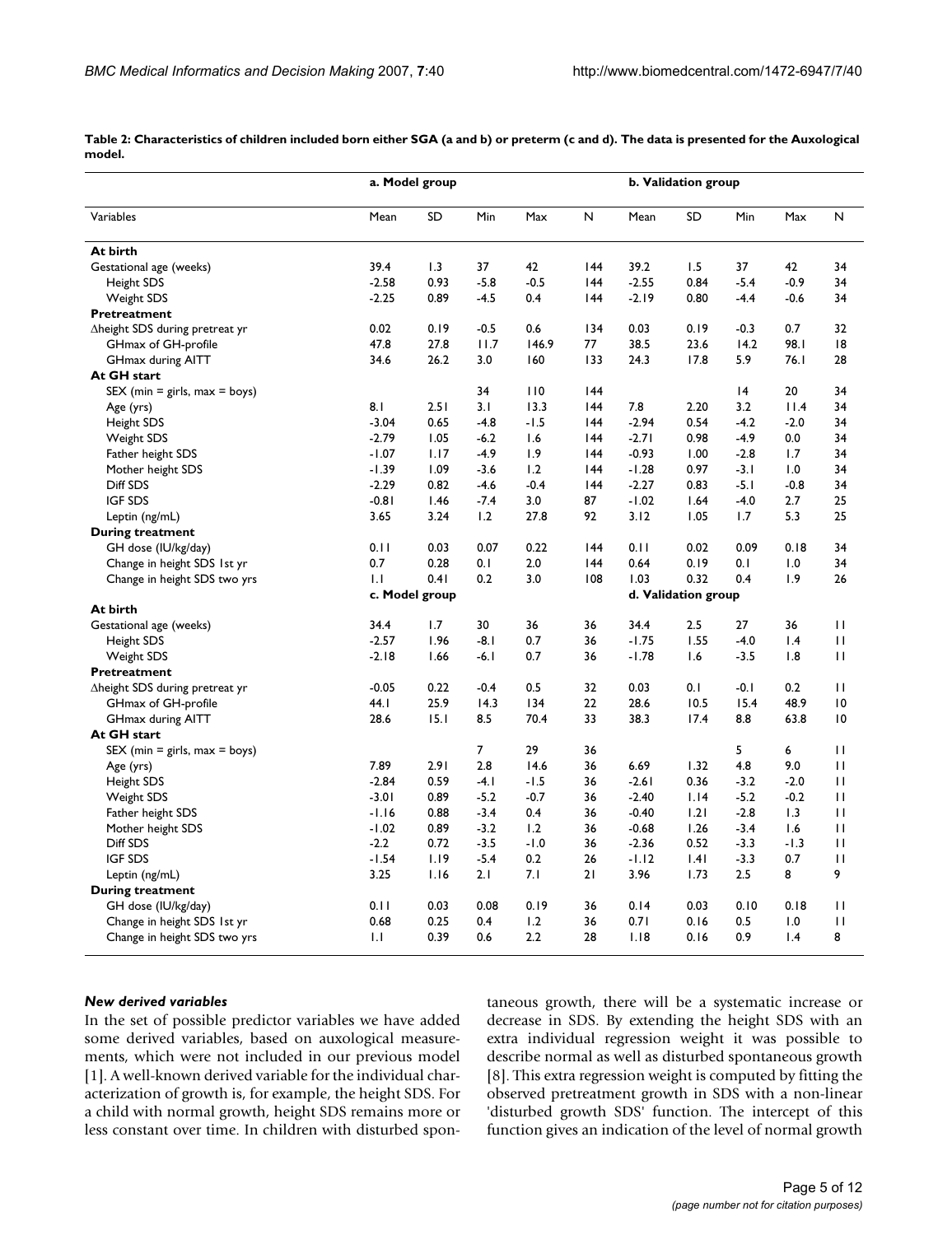

**Figure 1** 

**Birth size (weight SDS versus length SDS) of the study population**. Children in the model group are shown as open circles, children in the validation group as open triangles and children born preterm as diamonds. Note the wide range of birth size and the continuous distribution.

and the slope gives a measure of the amplitude and direction of disturbed growth. In the earlier model (ref 1 in the manuscript) the theoretical extrapolation of the 'untreated' growth curve in height SDS beyond the start of GH treatment was computed with an exponential curve fitted with two height measurement points: the first at one year before start of treatment and the second at start of treatment. This exponential curve gave an estimate of the growth curve if the child was not treated, but the form of the curve was a best guess and not based on data fitting over several years. The "untreated end level SDS" can be compared with the target height SDS or other auxological data and result in relevant prediction variables for predicting the response to GH.

#### *GH dose in the models*

In most biological systems, the response to dose is logarithmic, as it is for GH [28]. However, a linear dose relationship has been reported [4,29] in the GH-dose range normally used  $(17-100 \text{ µg/kg/day})$ . We therefore constructed models with either linear or logarithmic dose transformations. As the  $SD_{res}$  were similar, we present only the linear dose models.

#### *Ethics*

The GH treatment studies were approved by the Ethical Committees of the Medical Faculties of the Universities of Göteborg, Lund, Linköping, Uppsala and Umeå and of the Karolinska Institute. Informed consent was obtained from all children (if old enough) and their parents.

#### **Results**

#### *A. Prediction models*

The variables available for modelling and those selected are indicated in Table 3. Either length SDS or weight SDS at birth could be used in the models with the same result in terms of  $SD<sub>res</sub>$ . As measurement of birth length is not performed in some countries, the weight SDS was used in the models. Five prediction models were developed. The auxological model was constructed first. The different endocrine variables were then added to produce the endocrine models. Results are calculated for the first 1, 2 and 3 years of GH treatment (Table 4). Results for the SGA and preterm children are shown in Table 5. The daily dose of GH/kg body weight was constant in time and included in all the models with variable name DoseG. The equations for the models are given in Additional file 1.

#### *I. Auxological model*

This model was created using growth data collected between the first years of life and the start of treatment, together with parental heights. The SD<sub>res</sub> for the first-year response to GH treatment in the Model group was 0.23 SDS.

#### *II. Endocrine models*

*1*. *IGF-I+leptin*: In this model, IGF-I SDS and leptin levels at the start of treatment were added to the auxological model. The accuracy of the prediction was improved (i.e. the  $SD_{res}$  was reduced) giving an  $SD_{res}$  for the Model group of 0.19 SDS.

2. *GH<sub>AITT</sub>*+IGF-I+leptin: The peak value of the GH<sub>AITT</sub> and IGF-I and leptin at the start of treatment were added to the auxological model, giving a similar  $SD_{res}$  as above (0.19 SDS). Thus, addition of  $GH_{\text{ATT}}$  did not improve the model.

*3*.  $GH_{24 h}$ : Information from the spontaneous GH profile was obtained and the peak value (found to be most informative) was selected, and used together with the auxological model, giving an SD<sub>res</sub> of 0.16 SDS.

*4*. *GH24 h*+*IGF-I+leptin*: When IGF-I and leptin at the start of treatment were added to the *GH*<sub>24</sub> *h* model, the SD<sub>res</sub> decreased to 0.15 SDS, indicating that this is the most accurate model.

#### *B. Validation of the models*

The results from the validation indicated that the prediction accuracy was consistent with the results from all the Model groups, indicating that all the models are valid statistically (see Table 4, right column).

The observed growth in relation to the predicted growth response is visualized for each child in the Validation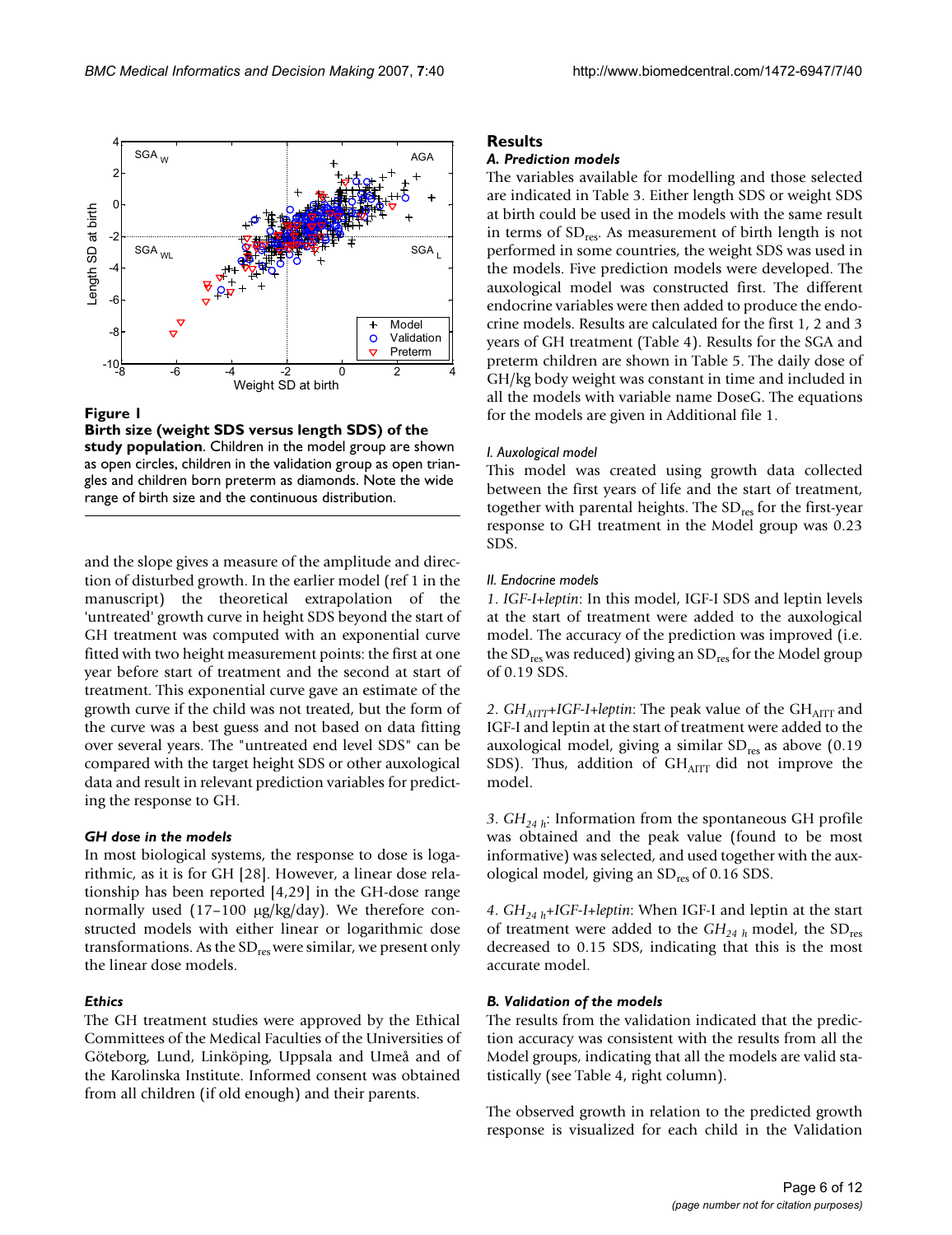|                                   | Auxological model         |                           | <b>Endocrine models</b>   |                           |                           |
|-----------------------------------|---------------------------|---------------------------|---------------------------|---------------------------|---------------------------|
|                                   |                           | IGF+leptin                | $GHAITT+IGF+leptin$       | $GH_{24h}$                | $GH24 h+IGF+leptin$       |
| At birth                          |                           |                           |                           |                           |                           |
| Gestational age (weeks)<br>Length | x                         | $\pmb{\times}$            | $\pmb{\times}$            | $\pmb{\times}$            | $\mathsf{x}$              |
| Weight                            | $\boldsymbol{\mathsf{x}}$ | $\mathsf{x}$              | $\boldsymbol{\mathsf{x}}$ | $\mathsf{x}$              | $\boldsymbol{\mathsf{x}}$ |
| Gender                            | $\pmb{\times}$            | $\pmb{\mathsf{x}}$        | $\pmb{\times}$            | $\pmb{\times}$            | $\pmb{\times}$            |
| Pretreatment growth               |                           |                           |                           |                           |                           |
| Height & weight                   |                           |                           |                           |                           |                           |
| After 9 months                    | x                         | $\pmb{\mathsf{x}}$        | $\pmb{\mathsf{x}}$        | $\pmb{\times}$            | $\pmb{\mathsf{x}}$        |
| At GH start                       |                           |                           |                           |                           |                           |
| Age at start                      | $\pmb{\times}$            | $\mathsf{x}$              | $\boldsymbol{\mathsf{x}}$ | $\pmb{\times}$            | $\mathsf{x}$              |
| Height                            | $\boldsymbol{\mathsf{x}}$ | $\boldsymbol{\mathsf{x}}$ | $\boldsymbol{\mathsf{x}}$ | $\boldsymbol{\mathsf{x}}$ | $\boldsymbol{\mathsf{x}}$ |
| Weight                            | $\boldsymbol{\mathsf{x}}$ | $\pmb{\times}$            | $\boldsymbol{\mathsf{x}}$ | $\mathsf{x}$              | $\boldsymbol{\mathsf{x}}$ |
| <b>Parental heights</b>           |                           |                           |                           |                           |                           |
| Mother's height                   | $\mathsf{x}$              | $\mathsf{x}$              | $\boldsymbol{\mathsf{x}}$ | $\boldsymbol{\mathsf{x}}$ | $\boldsymbol{\mathsf{x}}$ |
| Father's height                   | $\pmb{\times}$            | $\pmb{\times}$            | $\pmb{\times}$            | $\pmb{\times}$            | $\pmb{\times}$            |
| <b>Biochemical</b>                |                           |                           |                           |                           |                           |
| $GH_{\text{max}}$ 24 h            |                           |                           |                           | $\pmb{\times}$            | $\boldsymbol{\mathsf{x}}$ |
| $GH_{\text{max}}$ AITT            |                           |                           | $\pmb{\times}$            |                           |                           |
| IGF-I                             |                           | $\boldsymbol{\mathsf{x}}$ | $\boldsymbol{\mathsf{x}}$ |                           | $\mathsf{x}$              |
| leptin                            |                           | $\boldsymbol{\mathsf{x}}$ | $\boldsymbol{\mathsf{x}}$ |                           | $\boldsymbol{\mathsf{x}}$ |
| <b>GH</b> dose                    | $\pmb{\times}$            | $\boldsymbol{\mathsf{x}}$ | $\pmb{\times}$            | $\pmb{\times}$            | $\pmb{\times}$            |

**Table 3: Variables used in the different models.**

groups in Figure 2. Approximately 95% of the children have an observed individual growth response within the 2 SD<sub>res</sub> for both models.

#### *C. Children born SGA or preterm*

Prediction and validation in short children born SGA were within the expected range for all models (see Table 5). For the group born preterm, predictions were within the expected range with the least accurate auxology model. For the endocrine models, a simple fine-tuning computed on a preterm model group ( $n = 22$ ) was needed to obtain results with an SD<sub>res</sub> in the same range. The results of finetuning the models are shown in Table 6.

#### **Discussion**

We here present growth prediction models to be used when GH treatment is given to short prepubertal children independent of GH status, gestational age or birth size. This study presents validated prediction models with the most accurate estimates of the growth response to GH treatment available. The model with the best accuracy using auxological and endocrine variables has a  $2 SD_{res}$  of 0.30 SDS, corresponding to a prediction interval of  $\pm$  1.2 cm in a 4-year-old boy. On the other hand, using only auxological data, it is still possible to predict the individual growth response during the first year with a narrow

prediction interval of  $\pm$  1.9 cm in the same 4-year-old boy (2  $SD_{res}$  of 0.46 SDS). This is possible due to non-linear modelling and the inclusion of new mathematically derived growth variables, based on clinical knowledge. In the future, new prediction models adding data such as bone markers [3], genetics or proteomic variables may improve the accuracy of the models further, since the information for computing the best model presented here is not always available in clinical practice worldwide. Therefore we think it is useful to search for the construction of simpler models with growth data more directly related to the GH growth responsiveness. It will give more insight in the underlying processes and can give better prediction results when certain information like the parents height or 24-hour GH profile is lacking.

As the models described here were developed in a group of children with a wide range of values in the variables used, these models tend to be more robust [6] than those restricted by arbitrary cut-offs in, for example, birth size, gestational age/preterm birth or GH secretion. Most other published models have been developed from data from children selected according to birth size [1-4] or GH status [2-4]. In clinical practice this might be inconvenient, as the models will not cover a large number of the children who might be treated with GH. We also developed models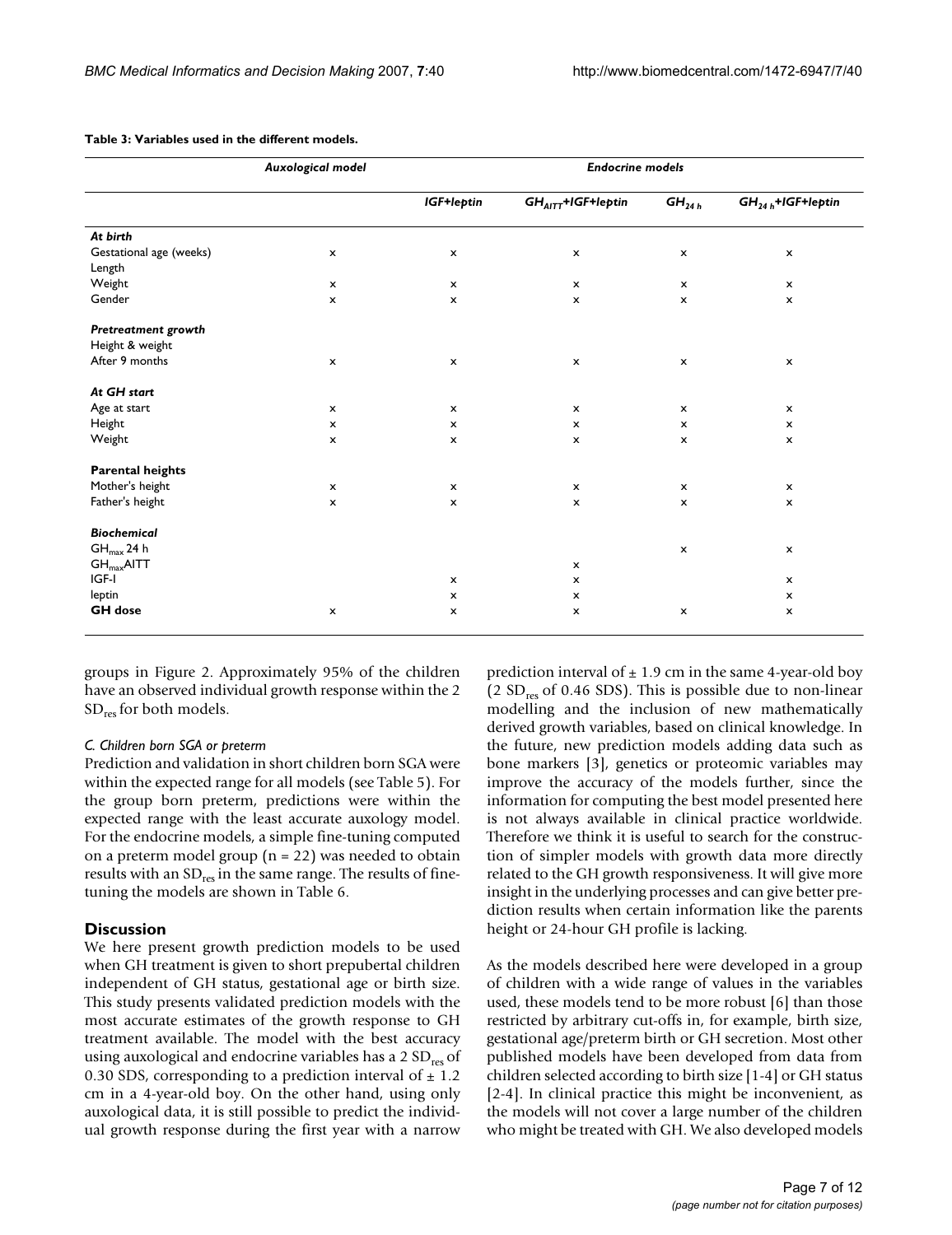|                                 |     | Model group                | Validation group       |            |            |     |                   |
|---------------------------------|-----|----------------------------|------------------------|------------|------------|-----|-------------------|
| <b>Models</b>                   | n   | $\mathsf{SD}_\mathsf{res}$ | SDstand <sub>Res</sub> | $2*cm$ 3 y | $2*cm$ 7 y | n   | SD <sub>res</sub> |
| I yr response                   |     |                            |                        |            |            |     |                   |
| A. Auxological model            | 415 | 0.231                      |                        | 1.7        | 2.4        | 112 | 0.230             |
| B. Auxological+endocrine models |     |                            |                        |            |            |     |                   |
| IGF+leptin                      | 199 | 0.191                      |                        | 1.4        | 2.0        | 82  | 0.209             |
| GHAITT+IGF+leptin               | 172 | 0.191                      |                        | 1.4        | 2.0        | 71  | 0.205             |
| GH <sub>24 h</sub>              | 188 | 0.164                      |                        | 1.2        | 1.7        | 60  | 0.165             |
| $GH24 h+IGF+leptin$             | 140 | 0.154                      |                        | 1.1        | 1.6        | 51  | 0.156             |
| 2 yrs response                  |     |                            |                        |            |            |     |                   |
| A. Auxological model            | 305 | 0.340                      |                        | 2.5        | 3.5        | 77  | 0.351             |
| B. Auxological+endocrine models |     |                            |                        |            |            |     |                   |
| IGF+leptin                      | 154 | 0.266                      |                        | 1.9        | 2.7        | 55  | 0.290             |
| GHAITT+IGF+leptin               | 138 | 0.260                      |                        | 1.9        | 2.7        | 45  | 0.280             |
| GH <sub>24 h</sub>              | 133 | 0.276                      |                        | 2.0        | 2.8        | 43  | 0.289             |
| $GH24 h+IGF+leptin$             | 105 | 0.246                      |                        | 1.8        | 2.5        | 34  | 0.261             |
| 3 yrs response                  |     |                            |                        |            |            |     |                   |
| A. Auxological model            | 9   | 0.432                      |                        | 3.2        | 4.5        | 27  | 0.470             |
| B. Auxological+endocrine models |     |                            |                        |            |            |     |                   |
| IGF+leptin                      | 109 | 0.327                      |                        | 2.4        | 3.4        | 17  | 0.370             |
| GHAITT+IGF+leptin               | 98  | 0.329                      |                        | 2.4        | 3.4        | 12  | 0.358             |
| GH <sub>24 h</sub>              | 86  | 0.353                      |                        | 2.6        | 3.6        | 4   | 0.400             |
| $GH24 h+IGF+leptin$             | 73  | 0.305                      |                        | 2.2        | 3.1        | 9   | 0.343             |

Table 4: SD<sub>res</sub> results in the total Model group (left) and total Validation group (right) giving the first, second and third year response. **SDstandRes gives the ratio SDres/SDresModelgroup, 2\*cm 3 y gives the 2 SD prediction interval in cm at 3 years of age and 2\*cm 7 y gives this interval at 7 years of age.**

based exclusively on data from children born SGA (data not shown). These were as accurate (same  $SD_{res}$ ) as those with a broader range in birth size.

The value of our multivariate algorithms is strengthened by the use of one group of children to develop the models, and use of a separate group of children for validation. The algorithms, therefore, fulfil the criteria of prediction models [6]. The non-linear approach used in the models may have contributed to the more narrow prediction interval compared with models constructed by others using a linear approach [2-5]. Our simplest auxological model gives a better prediction interval than previous models for GHdeficient children and for short children born AGA, who have various GH secretory capacities [1]. Also, we observe a similar prediction interval for children born SGA, as in models constructed only for children born SGA  $(\pm 2.2 \text{ cm})$ in a 6.6-year-old child) [4].

Compared with the KIGS prediction model for children born SGA [4], we obtain a broader prediction range in SDS and cm/year. This will provide a more appropriate prediction of high responders. The risk of overfitting (i.e. constructing too accurate predictions in a model group, which are not reliable and therefore give bad validation

results) has been debated [30]. In our study, overfitting was prevented, by selecting stepwise subsets of transformed original variables that gave the best overall prediction result. The prevention of overfitting is proven by the consistent validation results of our models. The low SD<sub>res</sub> for the different models is a sign of the low ratio of extreme residuals, i.e. high predictive accuracy for most individual children. The greater the accuracy in the model the smaller the prediction error, and the lower the risk of making a sub-optimal clinical decision about a treatment. The models presented serve as a practical clinical tool for selecting children for successful GH treatment.

In the prediction models we use indirect variables for fat (weight and leptin), liver (IGF-I) and bone (linear growth). The finding that the  $GH_{max}$  value from the spontaneous profile was the most informative variable, and more predictive than the GH peak in the provocation test, was known previously [1], and reflects both the higher reproducibility of the former and its greater relevance to growth [31,32]. The GH value obtained during the spontaneous profile and growth response to GH therapy reflects the interplay between these two variables. We have reported [10] that nighttime  $GH_{max}$  has nearly the same predictive value for the growth response to GH treatment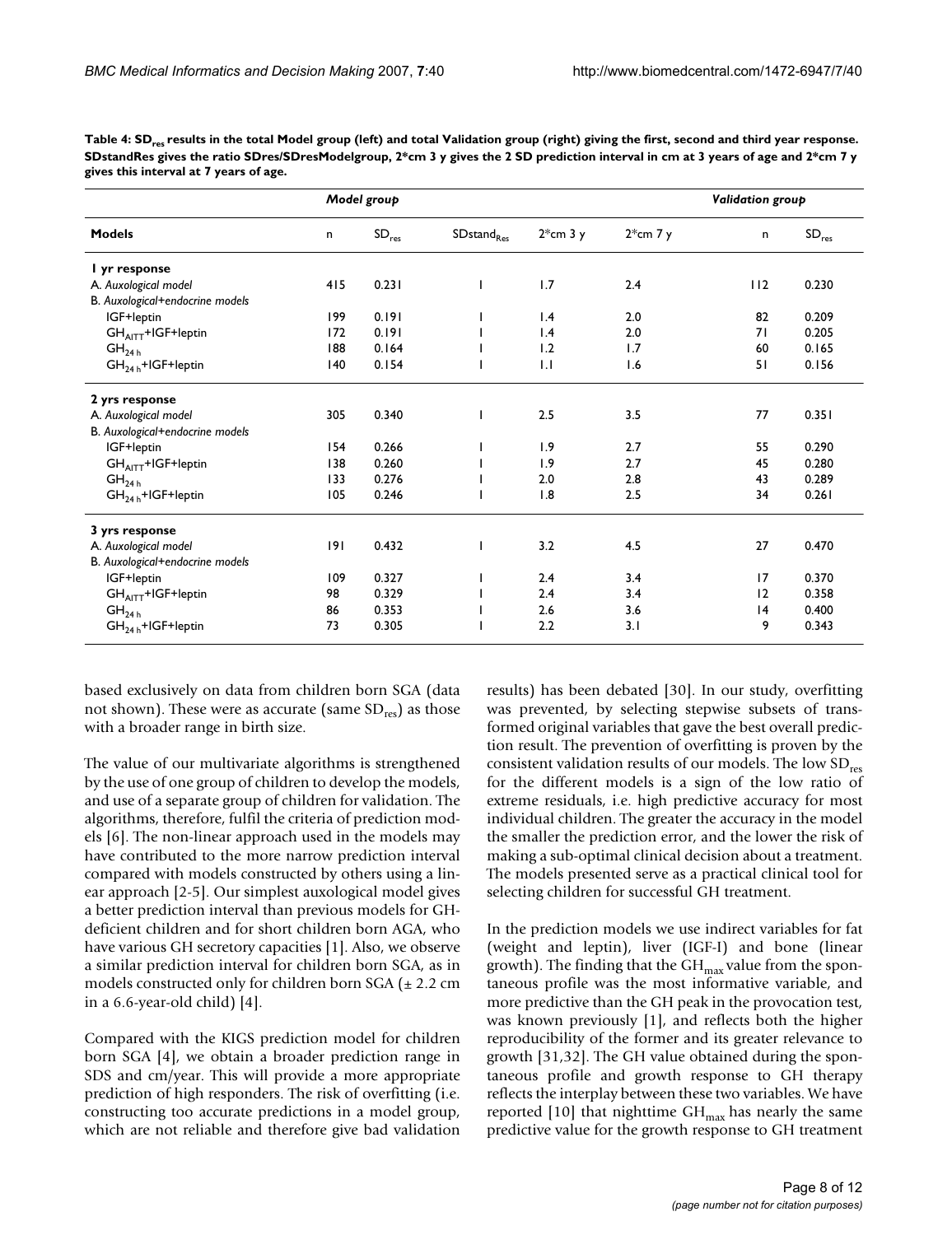| Table 5: SD <sub>rrs</sub> results for children born SGA, giving the first, second and third year response. Model group (left) and total Validation            |
|----------------------------------------------------------------------------------------------------------------------------------------------------------------|
| group (right). SDstandRes gives the ratio SD <sub>res</sub> /SD <sub>res</sub> Modelgroup, 2*cm 3 y gives the 2 SD prediction interval in cm at 3 years of age |
| and $2*$ cm $7$ y gives this interval at $7$ years of age.                                                                                                     |

|                                  | Model group |                            |                        |                 | Validation group |    |            |
|----------------------------------|-------------|----------------------------|------------------------|-----------------|------------------|----|------------|
| <b>Models</b>                    | n           | $\mathsf{SD}_\mathsf{res}$ | SDstand <sub>Res</sub> | $2*cm$ 3 y      | $2*cm$ 7 y       | n  | $SD_{res}$ |
| I yr response                    |             |                            |                        |                 |                  |    |            |
| A. Auxological model             | 144         | 0.221                      | 0.96                   | 1.6             | 2.3              | 34 | 0.211      |
| B. Auxological+endocrine models  |             |                            |                        |                 |                  |    |            |
| IGF+leptin                       | 83          | 0.188                      | 0.98                   | 1.4             | 1.9              | 25 | 0.177      |
| $GH_{\text{ATT}} + IGF + leptin$ | 72          | 0.186                      | 0.97                   | $\mathsf{I}$ .4 | 1.9              | 20 | 0.185      |
| GH <sub>24 h</sub>               | 77          | 0.169                      | 1.03                   | 1.2             | 1.7              | 8  | 0.137      |
| $GH24 h+IGF+leptin$              | 68          | 0.167                      | 1.08                   | 1.2             | 1.7              | 17 | 0.107      |
| 2 yrs response                   |             |                            |                        |                 |                  |    |            |
| A. Auxological model             | 112         | 0.326                      | 0.96                   | 2.4             | 3.4              | 27 | 0.343      |
| B. Auxological+endocrine models  |             |                            |                        |                 |                  |    |            |
| IGF+leptin                       | 69          | 0.284                      | 1.07                   | 2.1             | 2.9              | 21 | 0.295      |
| GHAITT+IGF+leptin                | 61          | 0.268                      | 1.03                   | 2.0             | 2.8              | 16 | 0.270      |
| GH <sub>24 h</sub>               | 60          | 0.292                      | 1.06                   | 2.1             | 3.0              | 15 | 0.297      |
| $GH24 h+IGF+leptin$              | 55          | 0.266                      | 1.08                   | 1.9             | 2.7              | 3  | 0.280      |
| 3 yrs response                   |             |                            |                        |                 |                  |    |            |
| A. Auxological model             | 77          | 0.440                      | 1.02                   | 3.2             | 4.5              | 9  | 0.459      |
| B. Auxological+endocrine models  |             |                            |                        |                 |                  |    |            |
| IGF+leptin                       | 49          | 0.338                      | 1.03                   | 2.5             | 3.5              | 7  | 0.361      |
| GHAITT+IGF+leptin                | 43          | 0.321                      | 0.98                   | 2.3             | 3.3              | 4  | 0.326      |
| GH <sub>24 h</sub>               | 42          | 0.388                      | 1.10                   | 2.8             | 4                | 6  | 0.380      |
| $GH24 h+IGF+leptin$              | 39          | 0.336                      | 1.10                   | 2.5             | 3.5              | 5  | 0.361      |

as the maximum level from 24 h GH sampling. The profile  $GH_{\text{max}}$  was informative to the point that adding IGF-I and leptin data to the 24 h model improved the prediction interval only slightly. These variables, however, improved the prediction interval if added to the auxological model. The effect of GH on fat tissue seems to be closely related to the growth response to GH treatment [12,33]. Leptin can be used as an indirect marker of responsiveness, in fat tissue either mirroring nutritional status or as a sign of GHD.

In clinical practice, if it is not possible to perform a spontaneous GH profile, IGF-I and leptin are informative, although not as useful as adding the  $GH_{\text{max}}$  from the profile. To make a more informed selection of those children who will benefit from GH treatment, a decision can be made among the more simple auxological model, keeping in mind the sub-optimal  $SD_{res}$ , or the more precise endocrine models with GH<sub>max</sub> or IGF-I and leptin. Although the latter models are more costly in terms of the investigations required, they are improved for selecting children for treatment.

Authorities in Europe and the USA have approved GH treatment for short children born SGA, regardless of their GH secretory status. Various treatment regimens have

been studied with high-dose GH treatment, based on the observation of elevated circulating GH concentrations in SGA newborns [34,35]. A correlation has been observed between the GH dose and the early growth response [4]. Some of these children, however, have satisfactory catchup growth with a dose of 33  $\mu$ g/kg/day, especially those who start treatment at a young age [9,35,36]. These children have been observed to have significant variability in their growth response to treatment with fixed doses of GH. In this group, therefore, GH dosing should be individualized using prediction models that give an estimate of responsiveness.

#### **Conclusion**

The models presented here are independent of birth size and provide the highest prediction accuracy available. They serve as a tool to identify those children who may benefit from GH treatment, and to help choose the optimal GH dose during the first years of treatment in order to optimize the individual catch-up growth response.

#### **Abbreviations**

AGA appropriate for gestational age

AITT arginine-insulin tolerance test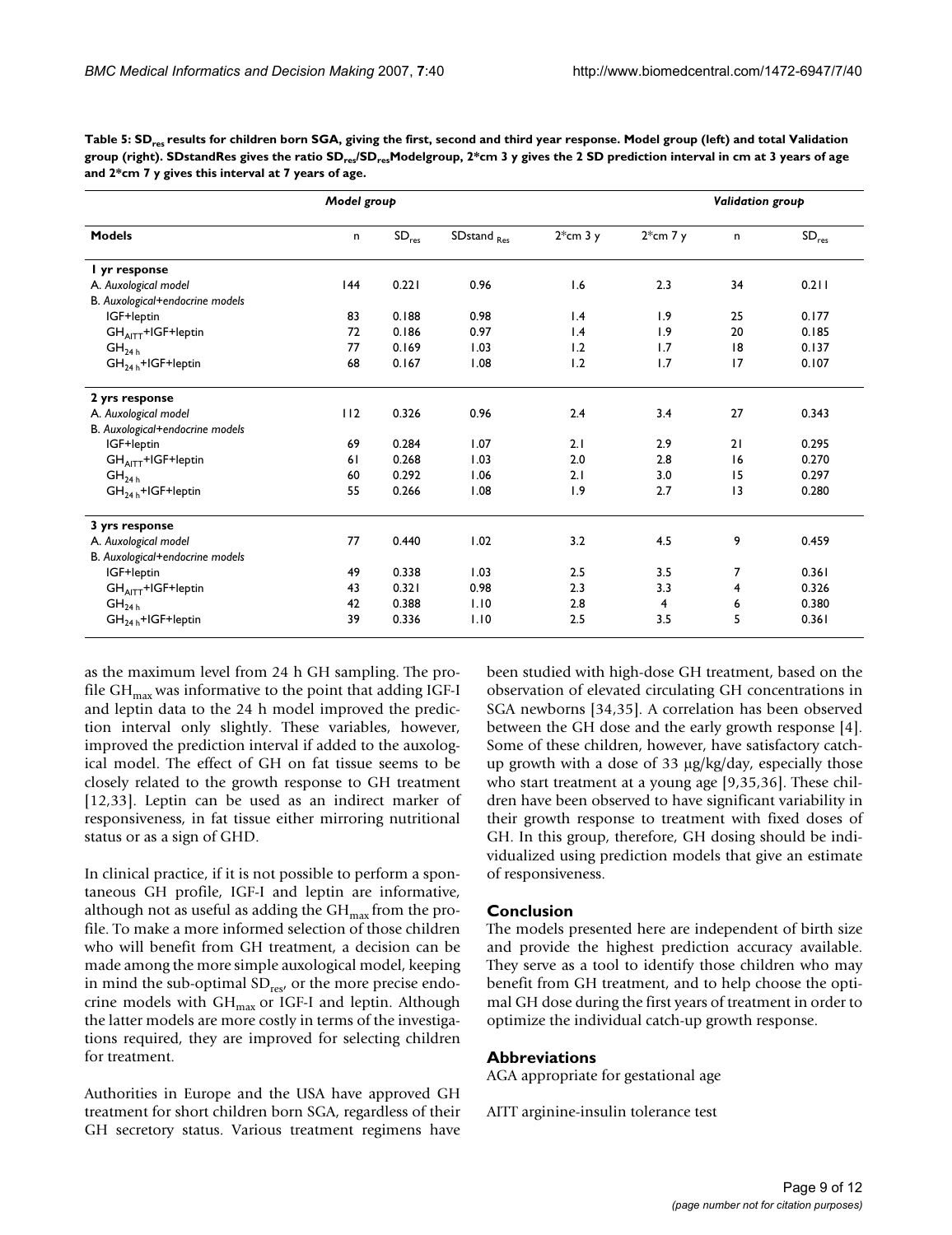

Total validation group

The SD of the residuals (SDP) in relation to the predicted growth relation to the predicted growth response in the validation group  $\mathcal{L}$ **The SD of the residuals (SDres) in relation to the predicted growth response in the validation group**. Individual circles show each child. The 2 SD interval for the model group is indicated by broken lines. Note that 2 SD of the validation group for both models are within the confidence interval, despite the more narrow  $SD_{res}$ .

| <b>Models</b>                   |              |                   | Model group            |            | Validation group |                 |                   |  |
|---------------------------------|--------------|-------------------|------------------------|------------|------------------|-----------------|-------------------|--|
|                                 | $\mathsf{N}$ | SD <sub>res</sub> | SDstand <sub>Res</sub> | $2*cm$ 3 y | $2*cm$ 7 y       | n               | SD <sub>res</sub> |  |
| I yr response                   |              |                   |                        |            |                  |                 |                   |  |
| A. Auxological model            | 36           | 0.185             | 0.80                   | 1.4        | 1.9              | П               | 0.147             |  |
| B. Auxological+endocrine models |              |                   |                        |            |                  |                 |                   |  |
| IGF+leptin                      | 21           | 0.159             | 0.83                   | 1.2        | 1.6              | 9               | 0.124             |  |
| $GHAITT+IGF+leptin$             | 18           | 0.161             | 0.84                   | 1.2        | 1.7              | 8               | 0.117             |  |
| GH <sub>24 h</sub>              | 22           | 0.124             | 0.75                   | 0.9        | 1.3              | $\overline{10}$ | 0.128             |  |
| $GH24 h+IGF+leptin$             | 16           | 0.125             | 0.81                   | 0.9        | 1.3              | 8               | 0.120             |  |
| 2 yr response                   |              |                   |                        |            |                  |                 |                   |  |
| A. Auxological model            | 28           | 0.273             | 0.80                   | 2.0        | 2.8              | 8               | 0.179             |  |
| B. Auxological+endocrine models |              |                   |                        |            |                  |                 |                   |  |
| IGF+leptin                      | 19           | 0.228             | 0.86                   | 1.7        | 2.4              | 7               | 0.094             |  |
| GHAITT+IGF+leptin               | 16           | 0.263             | 1.01                   | 1.9        | 2.7              | 6               | 0.087             |  |
| GH <sub>24 h</sub>              | 16           | 0.176             | 0.64                   | 1.3        | 1.8              | 7               | 0.158             |  |
| $GH24 h+IGF+leptin$             | 4            | 0.164             | 0.67                   | 1.2        | 1.7              | 6               | 0.102             |  |

Table 6: SD<sub>res</sub> results for children born preterm, giving the first and second year response. Model group (left) and total Validation **group (right). SDstandRes gives the ratio SDres/SDresModelgroup, 2\*cm 3 y gives the 2 SD prediction interval in cm at 3 years of age and 2\*cm 7 y gives this interval at 7 years of age.**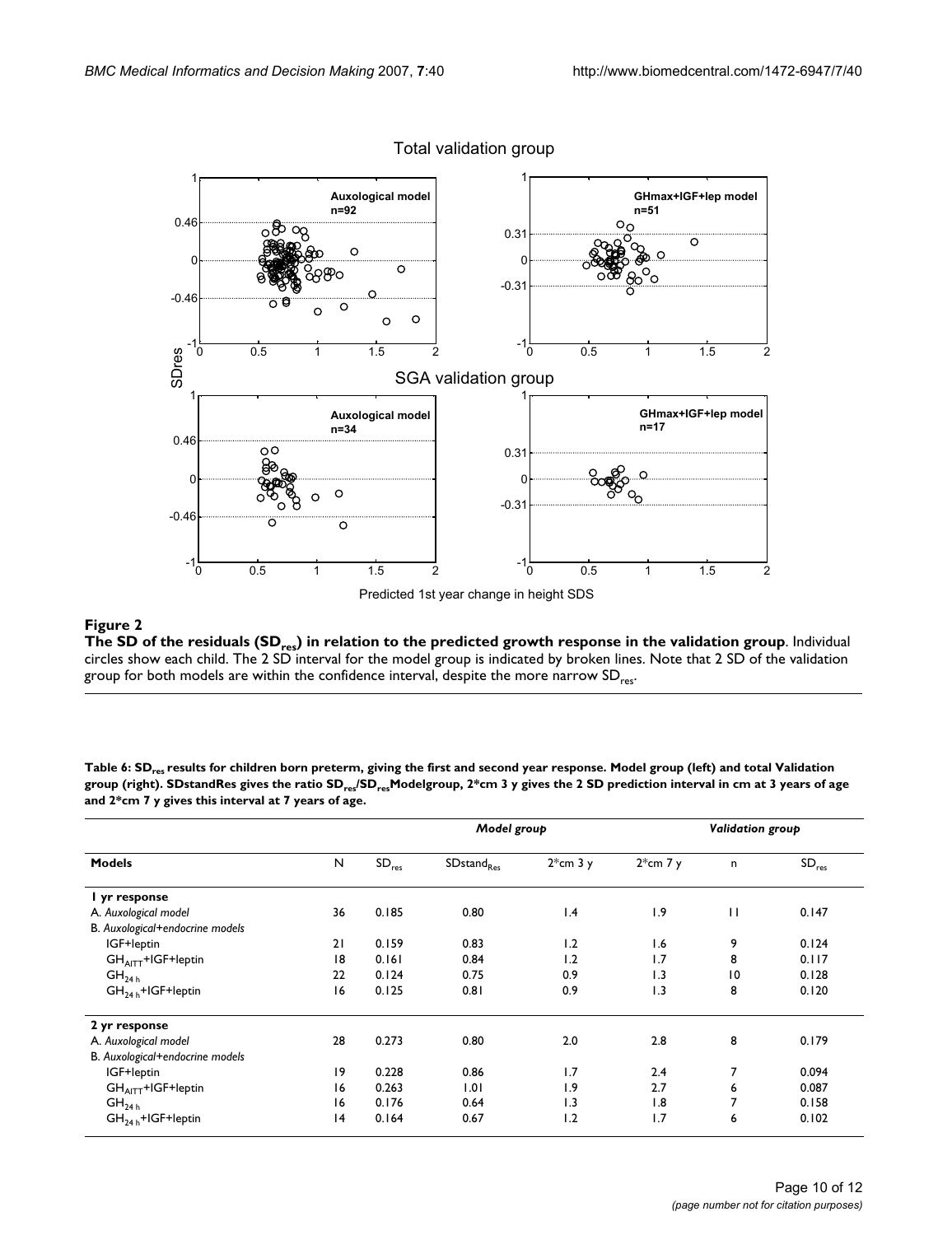Diff SDS the intra-family difference in SDS (i.e. the difference in height SDS of the child compared to his/her MPH SDS)

GH<sub>AITT</sub> the estimated maximal GH level from AITT

GHD GH deficient

 $GH<sub>max</sub>$  the estimated maximal GH level from the spontaneous GH profile

IGF-I insulin-like growth factor-I

IGF-II insulin-like growth factor-II

IGFBP-3 IGF binding protein 3

MPH mid-parental height SDS

SDS SD score

 $SD_{res}$  root mean square error of the residuals

SGA small for gestational age

 $GH<sub>24 h</sub>$  maximal GH level during a 24 h profile

GH<sub>AITT</sub> peak GH at AITT

#### **Competing interests**

Kerstin Albertsson Wikland (KAW) declares that she have an unrestricted research grant from Pharmacia/Pfizer. Berit Kristrom (BK) has received reimbursement for expert consultant work for Pfizer but has no shares or received any salary. Andreas FM Nierop (AFMN) works for Muvara, Multivariate Analysis of Industrial and Research Data Statistical Consultation, The Netherlands.

# **Authors' contributions**

JD, BK, AN, SR, AFMN and KAW have all given substantial contribution to conception and design, analysis and interpretation of the data. AN have performed all the modelling work. JD, BK, AN, AFMN and KAW have been involved in drafting the manuscript and have revised it critically for important intellectual content. JD, BK, AN, SR, AFMN and KAW have given final approval of the version to be published.

# **Additional material**

### **Additional file 1**

*Algorithms* Click here for file [http://www.biomedcentral.com/content/supplementary/1472- 6947-7-40-S1.doc]

### **Acknowledgements**

We thank Chatarina Löfqvist and Lisbeth A Larsson for excellent support. Our thanks also to the children and parents who participated.

We are grateful to all the participating teams behind the National Registry for GH Treatment, and especially to the participants in the Swedish Study Group for GH Treatment: K Albertsson Wikland, J Alm, S Aronson, J Gustafsson, L Hagenäs, A Häger, S Ivarsson, B Kriström, C Marcus, K-O Nilsson, M Ritzén, T Tuvemo, U Westgren, O Westphal and J Åman. Special thanks are due to our pediatric colleagues in the Region of Western Sweden: P Adolfsson, H Fors, L Gelander, R Hanås, U Jansson, A Lind, P.O. Lubeck and H Tollig for collaboration of the patients who underwent complete investigations.

This work was supported by grants from the Swedish Research Council (no 7509), University of Göteborg and an unrestricted grant from Pharmacia/ Pfizer.

#### **References**

- 1. Albertsson Wikland K, Kriström B, Rosberg S, Svensson B, Nierop AFM: **Validated multivariate models predicting the growth response to GH treatment in individual short children with a broad range in GH secretion capacities.** *Pediatr Res* 2000, **48:**475-484.
- 2. Ranke MB, Lindberg A, Chatelain P, Wilton P, Cutfield W, Albertsson Wikland K, Price DA: **Derivation and validation of a mathematical model for predicting the response to exogenous recombinant human growth hormone (GH) in prepubertal children with idiopathic GH deficiency.** *J Clin Endocrinol Metab* 1999, **84:**1174-1183.
- 3. Schonau E, Westermann F, Rauch F, Stabrey A, Wassmer G, Keller E, Bramswig J, Blum WF, German Lilly Growth Response Study Group: **A new and accurate prediction model for growth response to growth hormone treatment in children with growth hormone deficiency.** *Eur J Endocrinol* 2001, **144:**13-20.
- 4. Ranke MB, Lindberg A, Cowell CT, Albertsson Wikland K, Reiter EO, Wilton P, Price DA, on behalf of the KIGS International Board: **Prediction of response to growth hormone treatment in short children born small for gestational age.** *J Clin Endocrinol Metab* 2003, **88:**125-131.
- 5. Ranke MB, Lindberg A, Chatelain P, Wilton P, Cutfield W, Albertsson-Wikland K, Price DA: **Prediction of long-term response to recombinant human growth hormone in Turner syndrome: development and validation of mathematical models. KIGS International Board. Kabi International Growth Study.** *J Clin Endocrinol Metab* 2000, **85:**4212-8.
- 6. Altman DG, Royston P: **What do we mean by validating a prognostic model?** *Stat Med* 2000, **19:**453-473.
- 7. Ranke M, Lindberg A, Chatelain P, Wilton P, Price D, Albertsson-Wikland K: **The potential of prediction models based on data from KIGS as tools to measure responsiveness to growth hormone.** *Horm Res* 2001, **55(Suppl 1):**44-48.
- 8. Kristrom B, Albertsson Wikland K: **Growth prediction models, concept and use.** *Horm Res* 2002, **57(Suppl 2):**66-70.
- 9. Dahlgren J, Wikland KA, Swedish Study Group for Growth Hormone Treatment: **Final height in short children born small for gesta-**